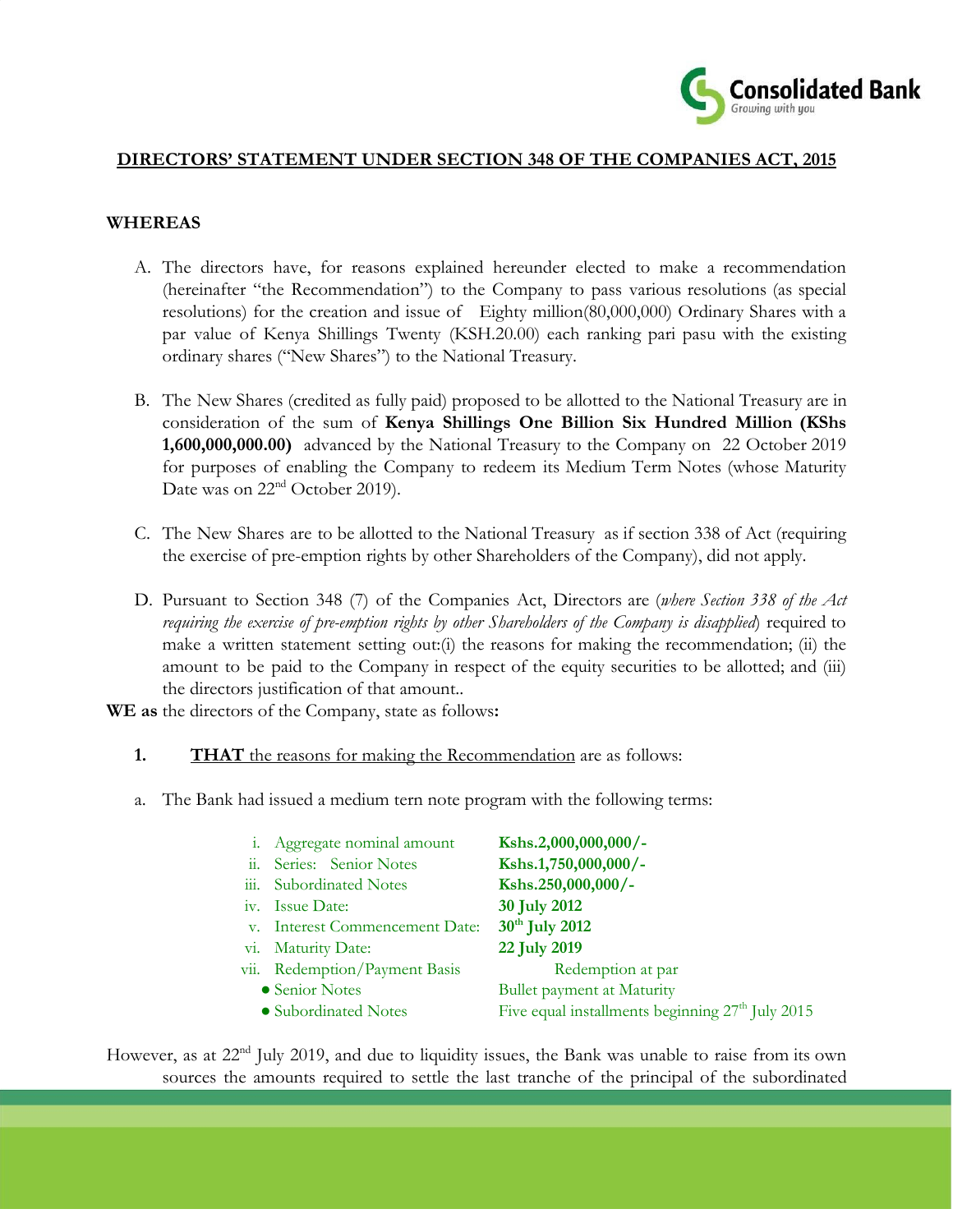

notes and the bullet payment of the principal of the senior note (in the aggregate sum of Kshs. 1,520,000,000.00) which were due on 22nd July 2019, being the Maturity Date of the Notes.

- The Maturity Date was extended (through a special resolution of the Noteholders) to 22<sup>nd</sup> October 2019 on the basis that the National Treasury would support the Bank in settling the last tranche of the principal of the subordinated notes and the bullet payment of the principal of the senior note (in the aggregate sum of Kshs. 1,520,000,000.00). Prior to the extended Maturity Date, the National Treasury made a payment to the Bank amounting to Kenya Shillings One Billion Six Hundred Million (Kshs. 1,600,000,000.00) ("**Bond Redemption Amount**") which was applied towards redeeming the outstanding Notes as well as the accrued interest as at 22nd October 2019.
	- b. The Bank has still not met the minimum regulatory capital requirements and Central Bank of Kenya (CBK) Prudential Guidelines for institutions licensed under the Banking Act.. The National Treasury has agreed to have the Bond Redemption Amount capitalized and ordinary shares in the capital of the Bank equivalent to the Bond Redemption Amount issued to it. The reason for the capitalization is to aid the Bank move towards meeting its minimum regulatory capital requirements. .
	- **2. THAT** in light of the foregoing, the Directors recommend the creation and the allotment of Eighty million (80,000,000) Ordinary Shares at the price of Kenya Shillings Twenty (KSH.20.00) per share ("the New Shares") to the National Treasury. The New Shares are to rank *pari pasu* with the existing ordinary shares of the Bank.
	- **3. THAT** the price of KShs.20 per share is based on the par value of the shares since the shares are not traded in the market and no valuation of the shares has been carried out. In any case, the book value of the Company as at the last audited accounts of the Bank is [Kshs 14.70].
	- **4. THAT** this statement is made in accordance with and pursuant to Section 348 of the Companies Act, 2015 on disapplication of pre-emption rights by special resolution

 $\overline{\phantom{a}}$  , and the contract of the contract of the contract of the contract of the contract of the contract of the contract of the contract of the contract of the contract of the contract of the contract of the contrac

 $\overline{\phantom{a}}$  , and the contract of the contract of the contract of the contract of the contract of the contract of the contract of the contract of the contract of the contract of the contract of the contract of the contrac

## **SIGNED**

**CHAIRMAN** DATE

**DIRECTOR/SECRETARY DATE**